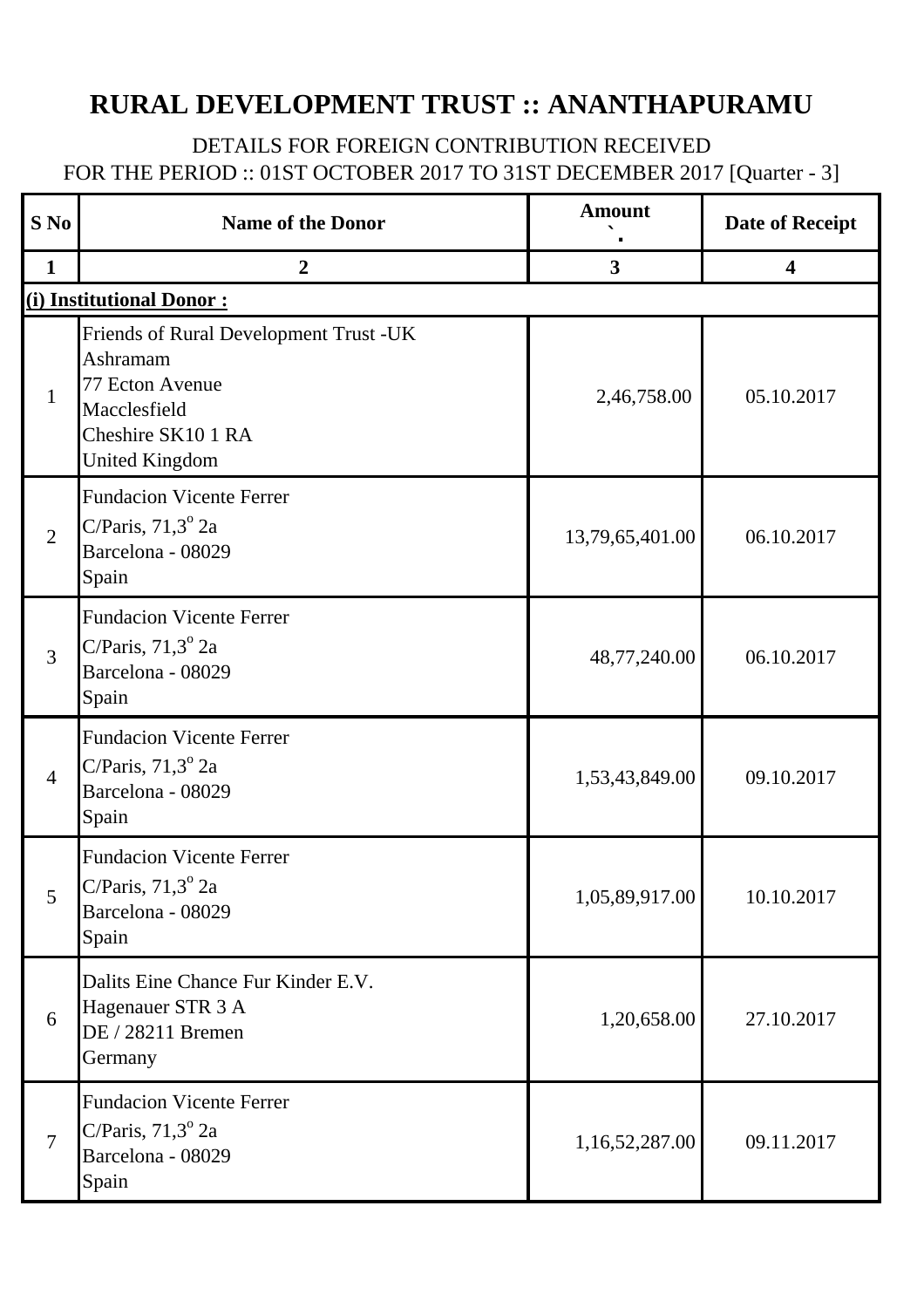| $S$ No       | <b>Name of the Donor</b>                                                                    | <b>Amount</b>   | <b>Date of Receipt</b>  |
|--------------|---------------------------------------------------------------------------------------------|-----------------|-------------------------|
| $\mathbf{1}$ | $\boldsymbol{2}$                                                                            | $\mathbf{3}$    | $\overline{\mathbf{4}}$ |
| 8            | <b>Fundacion Vicente Ferrer</b><br>C/Paris, $71,3^{\circ}$ 2a<br>Barcelona - 08029<br>Spain | 2,28,16,859.00  | 10.11.2017              |
| 9            | <b>Fundacion Vicente Ferrer</b><br>C/Paris, $71,3^{\circ}$ 2a<br>Barcelona - 08029<br>Spain | 12,90,93,444.00 | 10.11.2017              |
| 10           | <b>Fundacion Vicente Ferrer</b><br>C/Paris, $71,3^{\circ}$ 2a<br>Barcelona - 08029<br>Spain | 91,13,322.00    | 10.11.2017              |
| 11           | <b>Fundacion Vicente Ferrer</b><br>C/Paris, $71,3^{\circ}$ 2a<br>Barcelona - 08029<br>Spain | 81,35,601.00    | 05.12.2017              |
| 12           | <b>Fundacion Vicente Ferrer</b><br>C/Paris, $71,3^{\circ}$ 2a<br>Barcelona - 08029<br>Spain | 2,16,16,672.00  | 06.12.2017              |
| 13           | <b>Fundacion Vicente Ferrer</b><br>C/Paris, $71,3^{\circ}$ 2a<br>Barcelona - 08029<br>Spain | 12,88,80,951.00 | 06.12.2017              |
| 14           | <b>Fundacion Vicente Ferrer</b><br>C/Paris, $71,3^{\circ}$ 2a<br>Barcelona - 08029<br>Spain | 2,65,34,113.00  | 06.12.2017              |
|              | (i) INSTITUTIONAL DONORS SUB TOTAL : `.                                                     | 52,69,87,072.00 |                         |
|              | (ii) Individual Donors :                                                                    |                 |                         |
| $\mathbf{1}$ | Silvia Garcia Parejo<br>Avda. Menendez Pidal 10 PTA 13<br>Valencia 46009<br>Spain           | 742.00          | 09.10.2017              |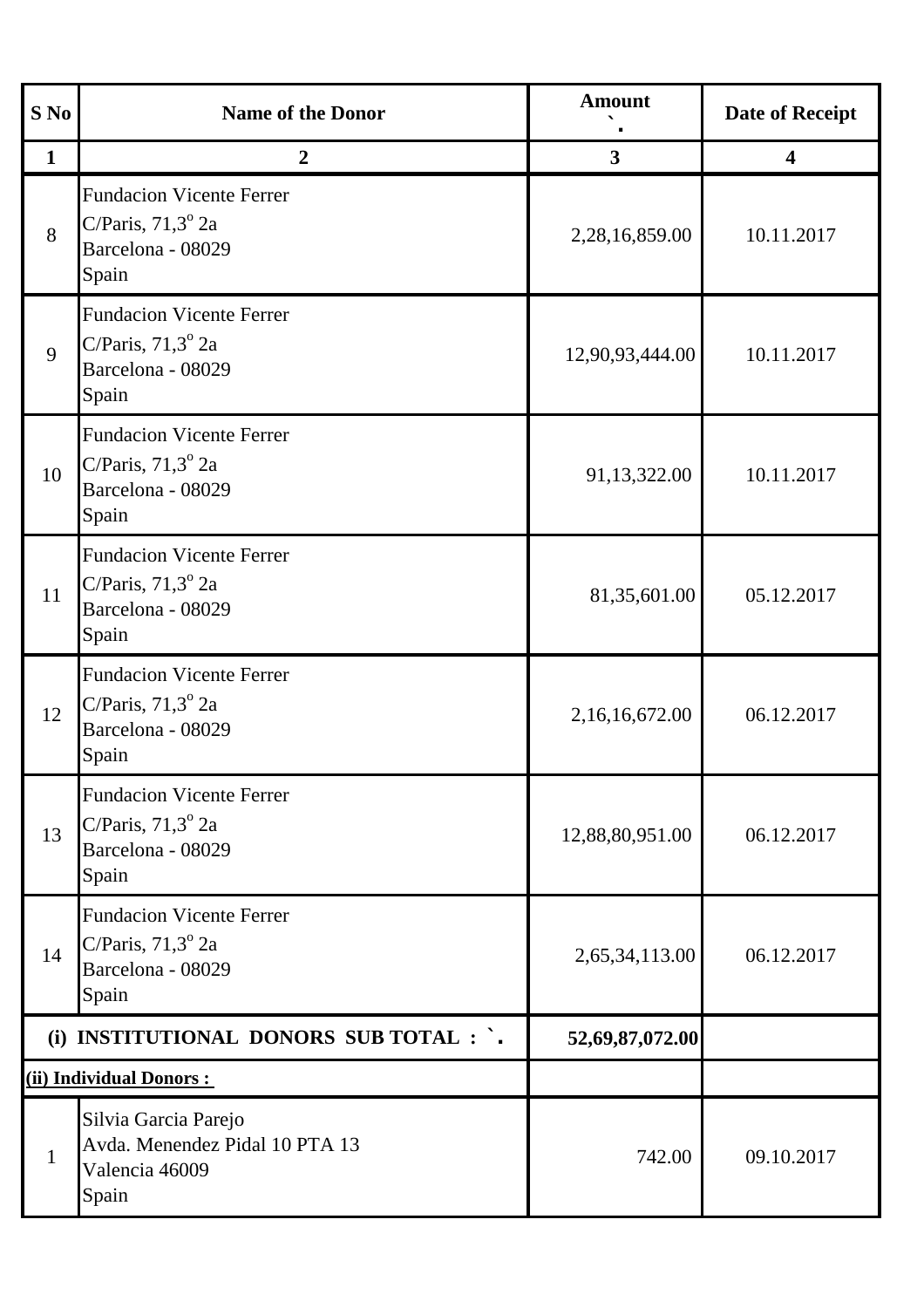| S No            | <b>Name of the Donor</b>                                                                                    | <b>Amount</b>           | <b>Date of Receipt</b> |
|-----------------|-------------------------------------------------------------------------------------------------------------|-------------------------|------------------------|
| $\mathbf{1}$    | $\boldsymbol{2}$                                                                                            | $\overline{\mathbf{3}}$ | 4                      |
| $\overline{2}$  | Sonia Diaz Casanova<br>C/La Bolla Otero n <sup>0</sup> 4 4 <sup>0</sup> A<br>32005 Ourense<br>Spain         | 2,200.00                | 09.10.2017             |
| $\overline{3}$  | Silvia Garcia Parejo<br>Avda. Menendez Pidal 10 PTA 13<br>Valencia 46009<br>Spain                           | 5,970.00                | 09.10.2017             |
| $\overline{4}$  | Raquel Fidalgo Rey<br>Avda.Fernandez Ladreda $N^0$ 45 $3^0$ F<br>Leon 24005<br>Spain                        | 38,955.00               | 09.10.2017             |
| $5\overline{)}$ | Monica Alonso Palancar<br>Plaza Fuensanta $N^0$ 5 1 <sup>0</sup> B<br>C.P.28934 Mostoles<br>Madrid<br>Spain | 7,420.00                | 09.10.2017             |
| 6               | Esti Baliz Beraza Sorarrain<br>Zurridla 46 5D Donostia<br>20002<br>Spain                                    | 2,200.00                | 09.10.2017             |
| $\overline{7}$  | Silvia Garcia Parejo<br>Avda. Menendez Pidal 10 PTA 13<br>Valencia 46009<br>Spain                           | 7,680.00                | 09.10.2017             |
| 8               | Mittapalli Vinod Reddy<br>8 Epping CL<br>Cambridge Park<br>New South Wales 2747<br>Australia                | 50,000.00               | 16.10.2017             |
| 9               | Maria Vicenta Ruiz Diez<br>$C/s$ Martin $4^0$ 3 PTA 8<br>Valencia 46003<br>Spain                            | 7,395.00                | 16.10.2017             |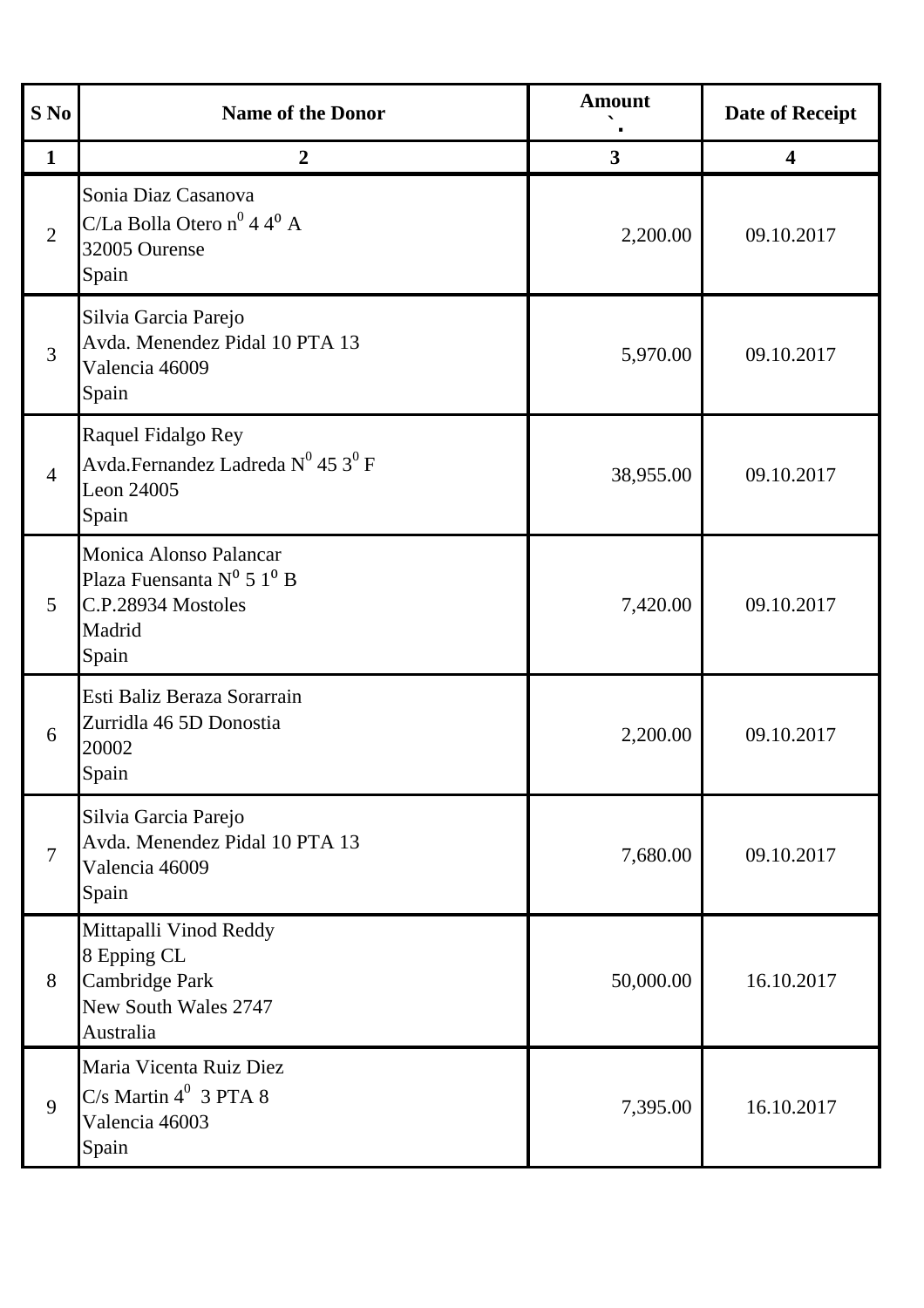| S No         | <b>Name of the Donor</b>                                                                                              | <b>Amount</b>           | <b>Date of Receipt</b>  |
|--------------|-----------------------------------------------------------------------------------------------------------------------|-------------------------|-------------------------|
| $\mathbf{1}$ | $\boldsymbol{2}$                                                                                                      | $\overline{\mathbf{3}}$ | $\overline{\mathbf{4}}$ |
| 10           | Pilar Gonzalez Arias<br>C/Vicente Risco $N^0 Z 5^0 I$<br>32001 Qurense<br>Spain                                       | 3,707.50                | 25.10.2017              |
| 11           | Kartika Maria Girado<br>S.Ortiz 2949 7 A<br>Argentina Capital Federal 1061<br>Argentina                               | 14,830.00               | 25.10.2017              |
| 12           | Maria Del Mar Algibez Gonzalo<br>Santa Susana 11<br>28033 Madrid<br>Spain                                             | 3,707.50                | 25.10.2017              |
| 13           | Ana Isabel Gallo Garcia<br>$C/$ Boix 3<br>08017 Barcelona<br>Spain                                                    | 7,415.00                | 25.10.2017              |
| 14           | Tomas Sabrido Rodriguez<br>C/Coude De Retamoio 15<br>16400 Tarancon Cuenca<br>Spain                                   | 3,707.50                | 25.10.2017              |
| 15           | <b>Felicitas Ruiz Martinez</b><br>C/Sambara 77 6<br>28027 Madrid<br>Spain                                             | 11,122.50               | 25.10.2017              |
| 16           | <b>Pilar Gonzalez Arias</b><br>C/Vicente Risco $N^0 Z 5^0 I$<br>32001 Qurense<br>Spain                                | 7,500.00                | 25.10.2017              |
| 17           | Kartika Maria Girado<br>S.Ortiz 2949 7 A<br>Argentina Capital Federal 1061<br>Argentina                               | 3,900.00                | 25.10.2017              |
| 18           | M <sup>ª</sup> Monteserrat Alvarez Iglesias<br>C/Ali Bel 127 129 $4^0$ 3 <sup>a</sup> E D<br>08013 Barcelona<br>Spain | 8,355.00                | 25.10.2017              |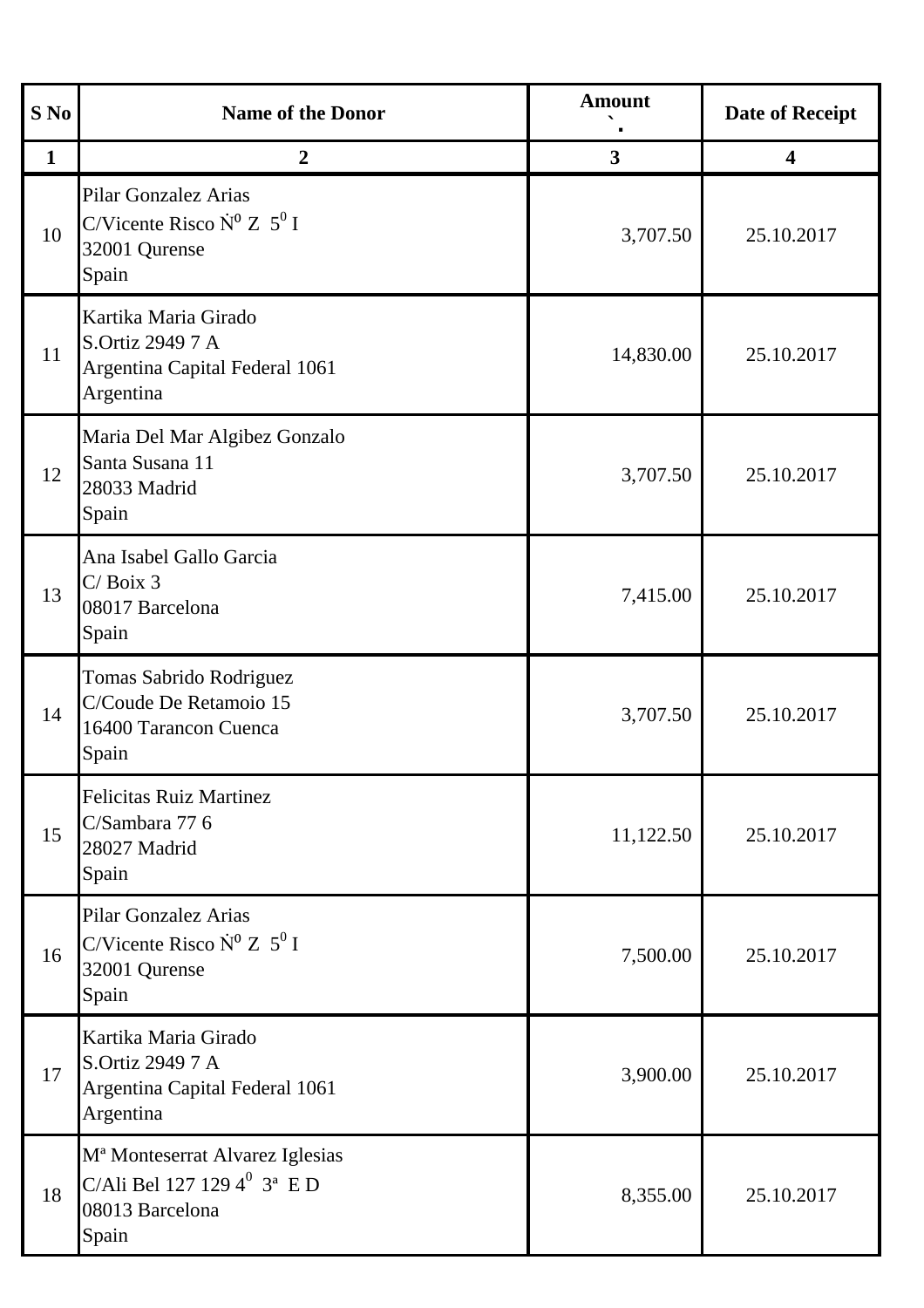| S No         | <b>Name of the Donor</b>                                                                                      | <b>Amount</b> | <b>Date of Receipt</b> |
|--------------|---------------------------------------------------------------------------------------------------------------|---------------|------------------------|
| $\mathbf{1}$ | $\overline{2}$                                                                                                | $\mathbf{3}$  | 4                      |
| 19           | <b>Isabel Raventos Negra</b><br>Mayor De Sarria 153 PB<br>08017 Barcelona<br>Spain                            | 7,265.00      | 07.11.2017             |
| 20           | Maria Asuncion Torra Pinto<br>C/Madrazo 115<br>08021 Barcelona<br>Spain                                       | 7,265.00      | 07.11.2017             |
| 21           | Maria Esther Conde Moller<br>Manuel Girona 71 3 <sup>0</sup> 4 <sup>0</sup><br>08034 Barcelona<br>Spain       | 21,795.00     | 07.11.2017             |
| 22           | Maria Montserrat Santoma Boixeda<br>C/Aribau 259 $5^0$ C<br>08021 Barcelona<br>Spain                          | 14,530.00     | 07.11.2017             |
| 23           | Maria Asuncion Torra Pinto<br>C/Madrazo 115<br>08021 Barcelona<br>Spain                                       | 10,897.50     | 07.11.2017             |
| 24           | Maria Asuncion Salanova De Cruells<br>C/ Bruc $N^0$ 17 $2^0$ $5^a$<br>08010 Barcelona<br>Spain                | 3,632.50      | 07.11.2017             |
| 25           | Belen Rodriguez Mastretta<br>Ctra Canillas 119 A<br>28043 Madrid<br>Spain                                     | 10,897.50     | 07.11.2017             |
| 26           | Maria Asuncion Torra Pinto<br>C/Madrazo 115<br>08021 Barcelona<br>Spain                                       | 363.25        | 07.11.2017             |
| 27           | Maria Del Carmen Monroig Galiana<br>Castillejos 259-2 <sup>ª</sup> 1 <sup>ª</sup><br>08013 Barcelona<br>Spain | 3,632.50      | 07.11.2017             |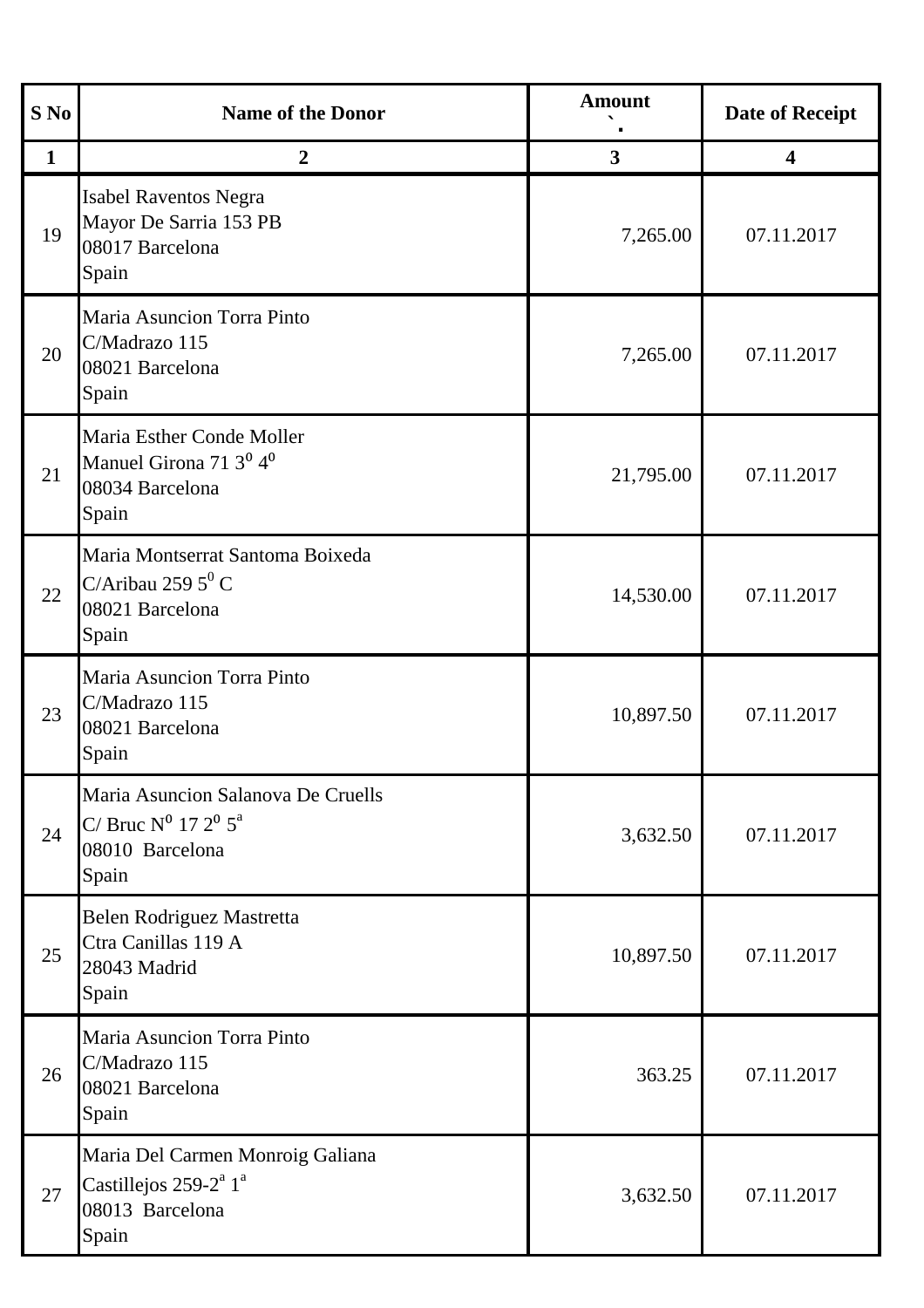| S No         | <b>Name of the Donor</b>                                                                                             | <b>Amount</b> | <b>Date of Receipt</b>  |
|--------------|----------------------------------------------------------------------------------------------------------------------|---------------|-------------------------|
| $\mathbf{1}$ | $\boldsymbol{2}$                                                                                                     | 3             | $\overline{\mathbf{4}}$ |
| 28           | Maria Teresa Marti Baques<br>C/Dalmacia $n^0$ 10 Atic<br>08034 Barcelona<br>Spain                                    | 7,265.00      | 07.11.2017              |
| 29           | Maria Teresa Giralt Yglesias<br>Andi 39<br>08017 Barcelona<br>Spain                                                  | 1,453.00      | 07.11.2017              |
| 30           | Maria Victoria Cuenca Villena<br>C/ Pabio Medina $N^0$ 28 $2^0$ 172<br>02005 Albacete<br>Spain                       | 2,500.00      | 07.11.2017              |
| 31           | Carlota Goyta Vendrell<br>Paraje Fonorte 21 2 <sup>0</sup><br>08022 Barcelona<br>Spain                               | 1,100.00      | 07.11.2017              |
| 32           | Isabel Marco Saenz de Ormijana<br>Senda Del Caseno 23-01194<br>Vitoria<br>Spain                                      | 2,200.00      | 07.11.2017              |
| 33           | Maria Jose Conde<br>Pinyer 5 08172<br>Sant Cugat Del Valles<br>Spain                                                 | 3,632.50      | 07.11.2017              |
| 34           | <b>Victor Manuel Moreno Castro</b><br>C/Federico Garcia Lorca<br>$N^0$ 40 1 <sup>0</sup> 15 Misas<br>Malaga<br>Spain | 2,200.00      | 07.11.2017              |
| 35           | <b>Francesc Xavier Barcons Soler</b><br>C/Pedro Forca 14 1-3<br>Santopedor 18251<br>Spain                            | 1,050.00      | 07.11.2017              |
| 36           | Anna Borruel<br>Morsortenetrasie 14<br>6315 Obara<br>Switzerland                                                     | 2,200.00      | 07.11.2017              |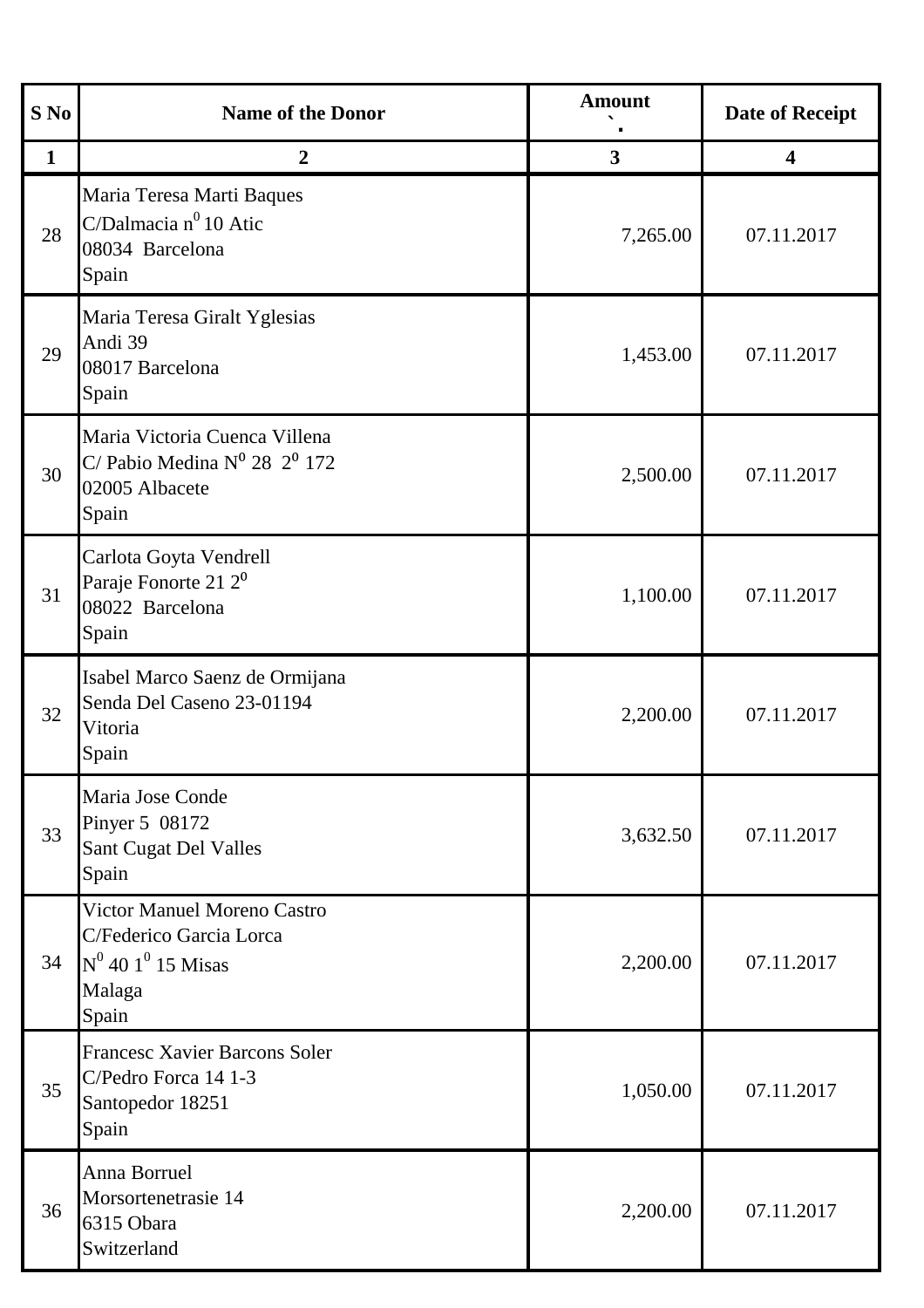| $S$ No       | <b>Name of the Donor</b>                                                                      | <b>Amount</b>           | <b>Date of Receipt</b> |
|--------------|-----------------------------------------------------------------------------------------------|-------------------------|------------------------|
| $\mathbf{1}$ | $\boldsymbol{2}$                                                                              | $\overline{\mathbf{3}}$ | 4                      |
| 37           | <b>Isabel Raventos Negra</b><br>Mayor De Sarria 153 PB<br>08017 Barcelona<br>Spain            | 1,100.00                | 07.11.2017             |
| 38           | Maria Vicenta Ruiz Diez<br>$C/S$ Martin $N^0$ 3 Pta 8<br>46003 Valencia<br>Spain              | 7,330.00                | 10.11.2017             |
| 39           | Raquel Manzano Calzado<br>Calle Cartagena 18 - 4 - A<br>28028 Madrid<br>Spain                 | 700.00                  | 13.11.2017             |
| 40           | Almudena Mora Rodriguez<br>Calle San Ignacio 3<br>18195 Cullar Vega<br>Granada<br>Spain       | 1,473.00                | 13.11.2017             |
| 41           | Elsa Bravo Suarez<br>AV Jesus Galindez 8 - 4 <sup>0</sup> B<br>48004 Bilbao<br>Spain          | 1,473.00                | 13.11.2017             |
| 42           | <b>Pedro Martin Gomez</b><br>Estrecho De Mesina 8 $2^0$ B<br>28043 Madrid<br>Spain            | 736.50                  | 13.11.2017             |
| 43           | Annette Maria Taphorn<br>Burgweg 12<br>49393 Lohne<br>Germany                                 | 19,200.00               | 13.11.2017             |
| 44           | Maria Carmen Monter de Nicolau<br>Calle Pintor Carba 38 H<br>07703 Mad Illes Balears<br>Spain | 368.25                  | 13.11.2017             |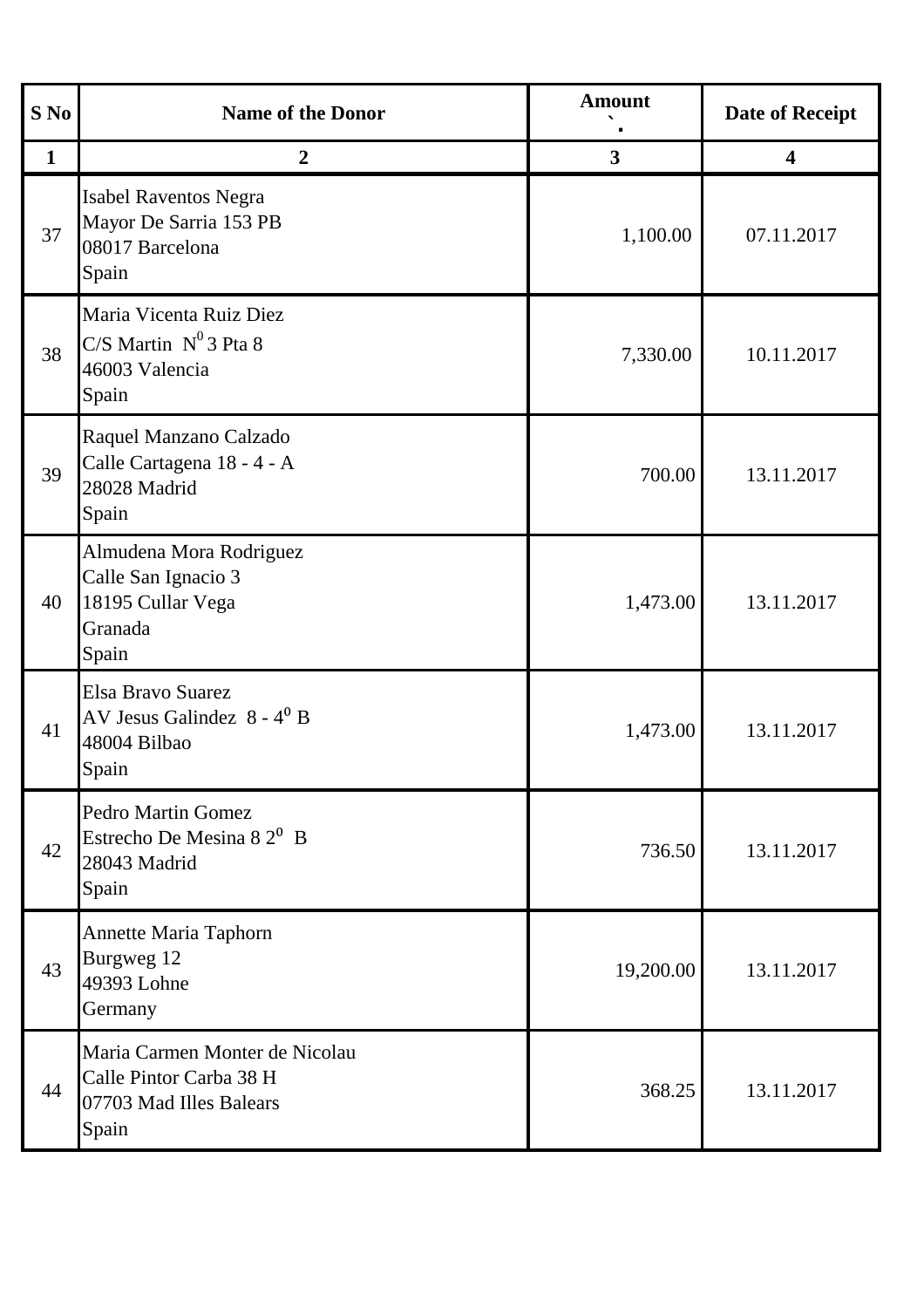| S No         | <b>Name of the Donor</b>                                                                              | <b>Amount</b> | <b>Date of Receipt</b>  |
|--------------|-------------------------------------------------------------------------------------------------------|---------------|-------------------------|
| $\mathbf{1}$ | $\overline{2}$                                                                                        | $\mathbf{3}$  | $\overline{\mathbf{4}}$ |
| 45           | Gonzalo Ortiz<br>17 Hannaundaero 36 Kil<br>Yongsan - Gu Seoul<br>CP 04417<br>South Korea              | 3,200.00      | 13.11.2017              |
| 46           | Eulalia Devesa Jaumot<br>C/ Cremeta 9<br>08480 L Ametela<br>Del Valles (Barcelona)<br>Spain           | 350.00        | 13.11.2017              |
| 47           | Rosalia Gines Garcia<br>C/Aguila 3 - 6 - 24<br><b>Edificio Murillo</b><br>Cullera (Valencia)<br>Spain | 368.25        | 13.11.2017              |
| 48           | Rosalia Gines Garcia<br>C/Aguila 3 - 6 - 24<br><b>Edificio Murillo</b><br>Cullera (Valencia)<br>Spain | 20.00         | 13.11.2017              |
| 49           | Guadalupe Garcia Santiage<br>Calle Rio Salado 6<br>19005 Guadalajara<br>Spain                         | 736.50        | 13.11.2017              |
| 50           | Maria De Las Mercedes<br>Robles De La Pena<br><b>Avid Provincias 30813</b><br>Madrid<br>Spain         | 1,100.00      | 13.11.2017              |
| 51           | Joaquin Borras Ferre<br><b>Torrent De Sant Feliu</b><br>38 - 08349 Cabrera De Mar<br>Spain            | 1,100.00      | 13.11.2017              |
| 52           | <b>Ricardo Casas Bedos</b><br>Cadis 1<br>08173 Sant Cueat<br>Spain                                    | 350.00        | 13.11.2017              |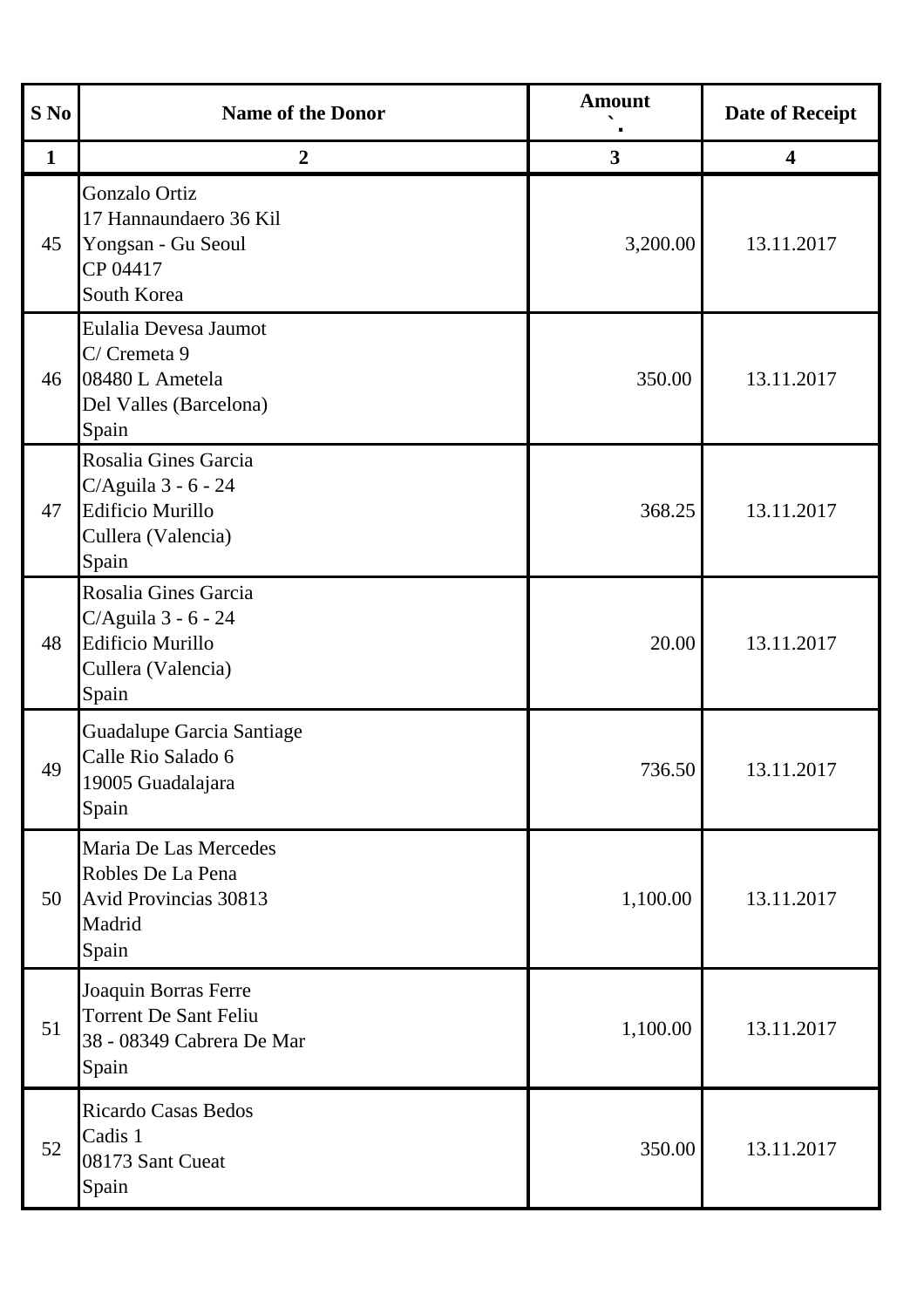| S No         | <b>Name of the Donor</b>                                                                                 | <b>Amount</b> | <b>Date of Receipt</b>  |
|--------------|----------------------------------------------------------------------------------------------------------|---------------|-------------------------|
| $\mathbf{1}$ | $\boldsymbol{2}$                                                                                         | 3             | $\overline{\mathbf{4}}$ |
| 53           | Maria Maritescu<br>Calle C Tro Cubla NR 578<br>Villaspesa, Teruel<br>Spain                               | 1,100.00      | 13.11.2017              |
| 54           | Sofia Daniec Clara Lucia Beitia<br>Elcano 2956 P 4 E<br><b>Buenos Aires</b><br>Argentina                 | 15,937.50     | 20.11.2017              |
| 55           | Judit Alguero Llop<br>AV Paisas Catalans 4 4 - 2<br>43007 Tarragona<br>Spain                             | 8,000.00      | 20.11.2017              |
| 56           | Maria Rosa Salvany Ojer<br>Balmes 388 3 $1^0$<br>08022 Barcelona<br>Spain                                | 3,695.00      | 20.11.2017              |
| 57           | <b>Francisco Manubens Bertran</b><br>C/Cifunya 21<br>43007 Tarragona<br>Spain                            | 3,682.50      | 22.11.2017              |
| 58           | Juan Saez Fernandez<br>C/Cami Can Comellas 9 2 A<br>08292 Esparreguera<br>Spain                          | 14,960.00     | 27.11.2017              |
| 59           | <b>Inmaculada Fuentes Gomez</b><br>C/Media Luna nº 13<br>07015 Palma de Mca<br><b>Balleares</b><br>Spain | 1,100.00      | 27.11.2017              |
| 60           | Fernando Gran Ipina<br>Calle Edvard Conde 5 Bis 3 <sup>0</sup> 1<br><b>Barcelona</b><br>Spain            | 5,500.00      | 04.12.2017              |
| 61           | Fernando Gran Ipina<br>Calle Edvard Conde 5 Bis 3 <sup>0</sup> 1<br><b>Barcelona</b><br>Spain            | 1,100.00      | 04.12.2017              |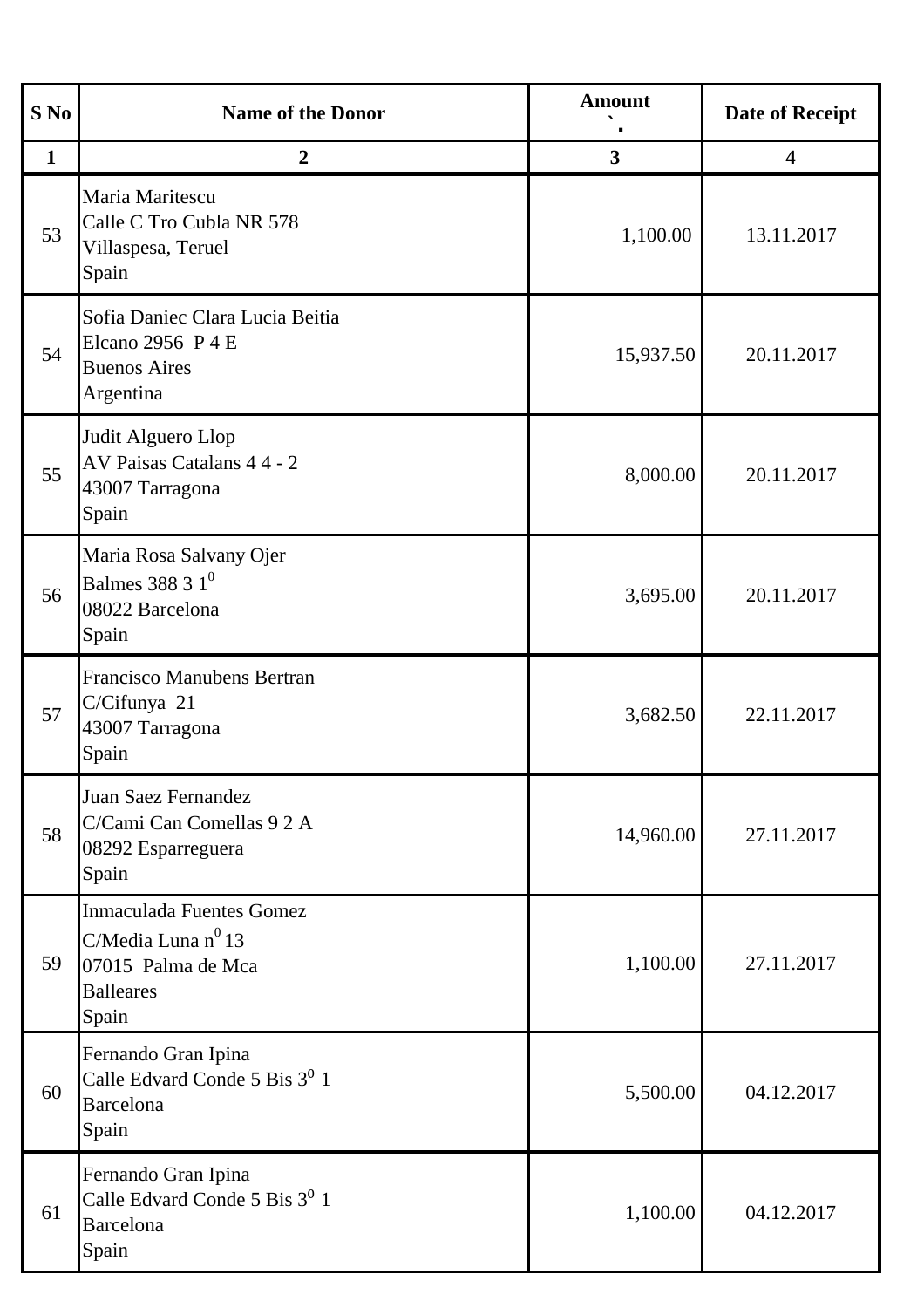| S No         | <b>Name of the Donor</b>                                                                                  | <b>Amount</b> | <b>Date of Receipt</b> |
|--------------|-----------------------------------------------------------------------------------------------------------|---------------|------------------------|
| $\mathbf{1}$ | $\overline{2}$                                                                                            | $\mathbf{3}$  | 4                      |
| 62           | Jose Manuel Antonio Roales Bautista<br>Palma De 7 Puertas<br>$N^0Z$ - C 35017 Las Palmas<br>Spain         | 7,500.00      | 05.12.2017             |
| 63           | Angelina Rose Klouthis<br>1908 Florida Ave #102<br>Washington DC 20009<br><b>United States of America</b> | 2,000.00      | 05.12.2017             |
| 64           | Jose Manuel Antonio Roales Bautista<br>Palma De 7 Puertas<br>$N^0Z$ - C 35017 Las Palmas<br>Spain         | 66,510.00     | 05.12.2017             |
| 65           | Vanessa Serrano Gomez<br>C/Abejal $n^0$ 22 B<br>CP/14002 Cordoba<br>Spain                                 | 2,200.00      | 13.12.2017             |
| 66           | Vanessa Serrano Gomez<br>C/Abejal $n^0$ 22 B<br>CP/14002 Cordoba<br>Spain                                 | 1,467.00      | 13.12.2017             |
| 67           | Laura Ripolles Meix<br>Navas De Tolosa 312 3 <sup>0</sup> 13<br>08027 Barcelona<br>Spain                  | 7,000.00      | 13.12.2017             |
| 68           | Angeles Cigarria Alvarez<br>Plaza San Miguel 4 <sup>0</sup> BJS -12 Izda<br>33202 Gijon<br>Spain          | 17,000.00     | 13.12.2017             |
| 69           | Elena Maria Martin Illera<br>C/San Jozian, S - S - B<br>05200 Arevalo (Avila)<br>Spain                    | 7,000.00      | 13.12.2017             |
| 70           | Maria Esther Bernardos Martin<br>$C/$ Narciso Serra 25 5 <sup>0</sup> D<br>28007 Madrid<br>Spain          | 6,601.50      | 13.12.2017             |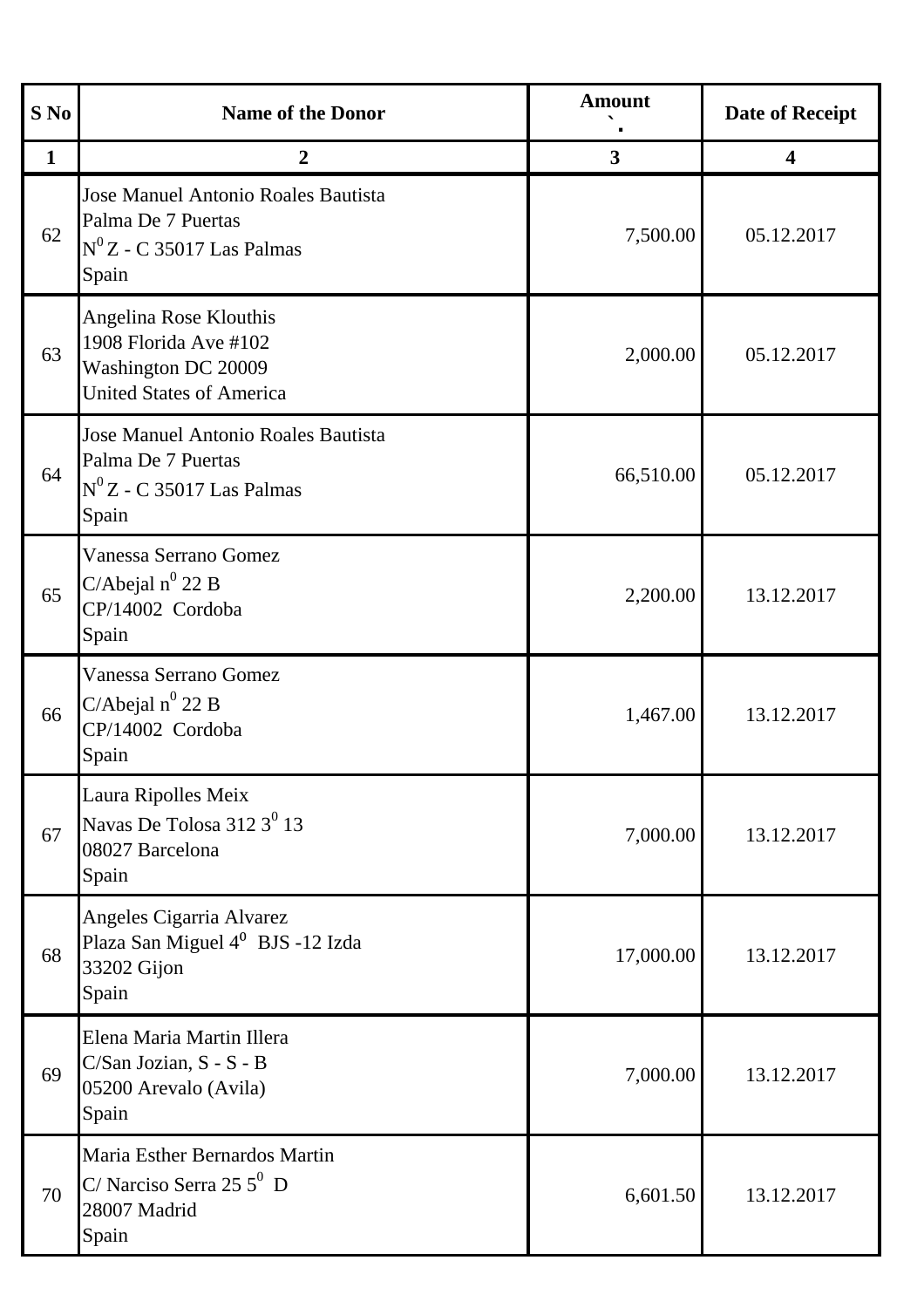| S No         | <b>Name of the Donor</b>                                                                                                    | <b>Amount</b>           | <b>Date of Receipt</b>  |
|--------------|-----------------------------------------------------------------------------------------------------------------------------|-------------------------|-------------------------|
| $\mathbf{1}$ | $\boldsymbol{2}$                                                                                                            | $\overline{\mathbf{3}}$ | $\overline{\mathbf{4}}$ |
| 71           | Maria Jose Garcia Gutierrez<br>C/Campizo $N^0$ 10 1 <sup>0</sup> C<br>39012 Santander (Cantabria)<br>Spain                  | 6,900.00                | 13.12.2017              |
| 72           | Barbara Eva Palacio<br>C/ Antartida 16, 9<br>07703 Mao Baleares<br>Spain                                                    | 6,900.00                | 13.12.2017              |
| 73           | Rafel Ruiz Berenguer<br>C.Suria, 1641 Ia<br>08242 Manresa<br>Spain                                                          | 6,000.00                | 13.12.2017              |
| 74           | Luz Marina Moreno Ojeda<br>Calle Secretario Padilla 138<br>35010 Gran Canarias<br>Spain                                     | 29,340.00               | 13.12.2017              |
| 75           | Joana Arbos<br>Cananigo Vilasera 34 - 8<br>08328 Alella<br>Barcelona<br>Spain                                               | 736.50                  | 14.12.2017              |
| 76           | Francisca Espinola Fdez<br>Ctra. Malaga 52 - 2 <sup>0</sup> D<br>18015 Granada<br>Spain                                     | 736.50                  | 14.12.2017              |
| 77           | Joaquina Zurdo Conde<br>C/ Camarena 177 B izda<br>28047 Madrid<br>Spain                                                     | 368.25                  | 14.12.2017              |
| 78           | Rafel Ruiz Berenguer<br>C.Suria, 1641 Ia<br>08242 Manresa<br>Spain                                                          | 734.50                  | 20.12.2017              |
| 79           | <b>Beatriz Munoz De Barrera</b><br>Passeiz Bertran 4 2 <sup>0</sup> 2 <sup>a</sup><br>08980 Sant Feliu (Barcelona)<br>Spain | 1,100.00                | 22.12.2017              |